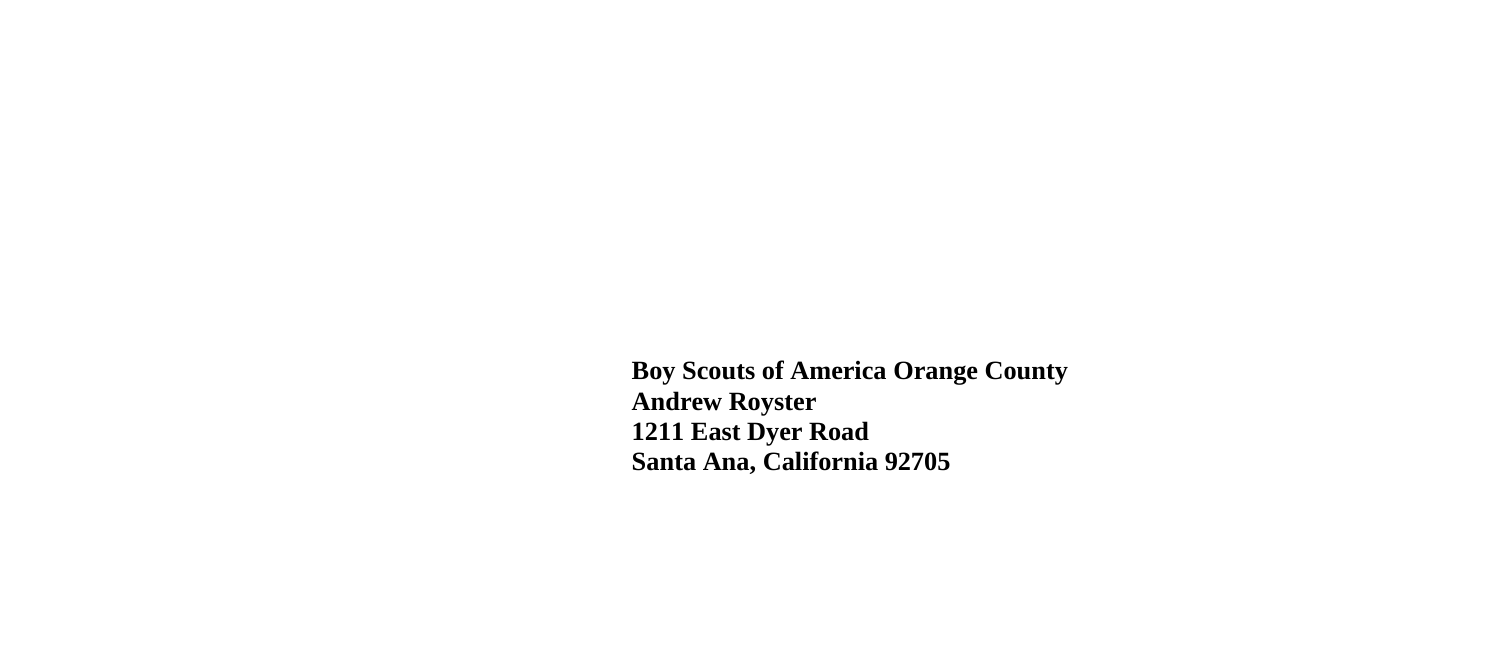August 3, 2021

**Boy Scouts of America Orange County Andrew Royster 1211 East Dyer Road Santa Ana, California 92705 (714) 546-4990**

Dear Andrew:

Pursuant to your recent request, you are authorized to engage in a fund-raiser only at the store(s) and on the date(s) listed below:

## **\*Please see the attached sheet for approved stores\***

Please have your volunteers check in with the Store Manager prior to soliciting and adhere to the following quidelines:

- 1) Be neat, clean, and fully attired.
- 2) Be clearly identifiable.

3) Stay to the sides of outside front entry/exit doors. Do not obstruct customers going into or coming out of the store. Portable canopies, EZ-Ups, and umbrellas are not permitted.

4) Be polite to Stater Bros. Customers.

5) Do not be aggressive or offensive and do not follow customers to their vehicles or solicit in the parking lot.

6) There will not be more than **four (4)** volunteers at the store at any given time (one volunteer must be an adult). Volunteers are authorized at only one entry door.

Store Managers may revoke your authorization to solicit at any time for failure to follow our guidelines or if complaints are received concerning the offensive manner or conduct of your volunteers.

Sincerely yours,

Tony Peters Supervisor Corporate Security